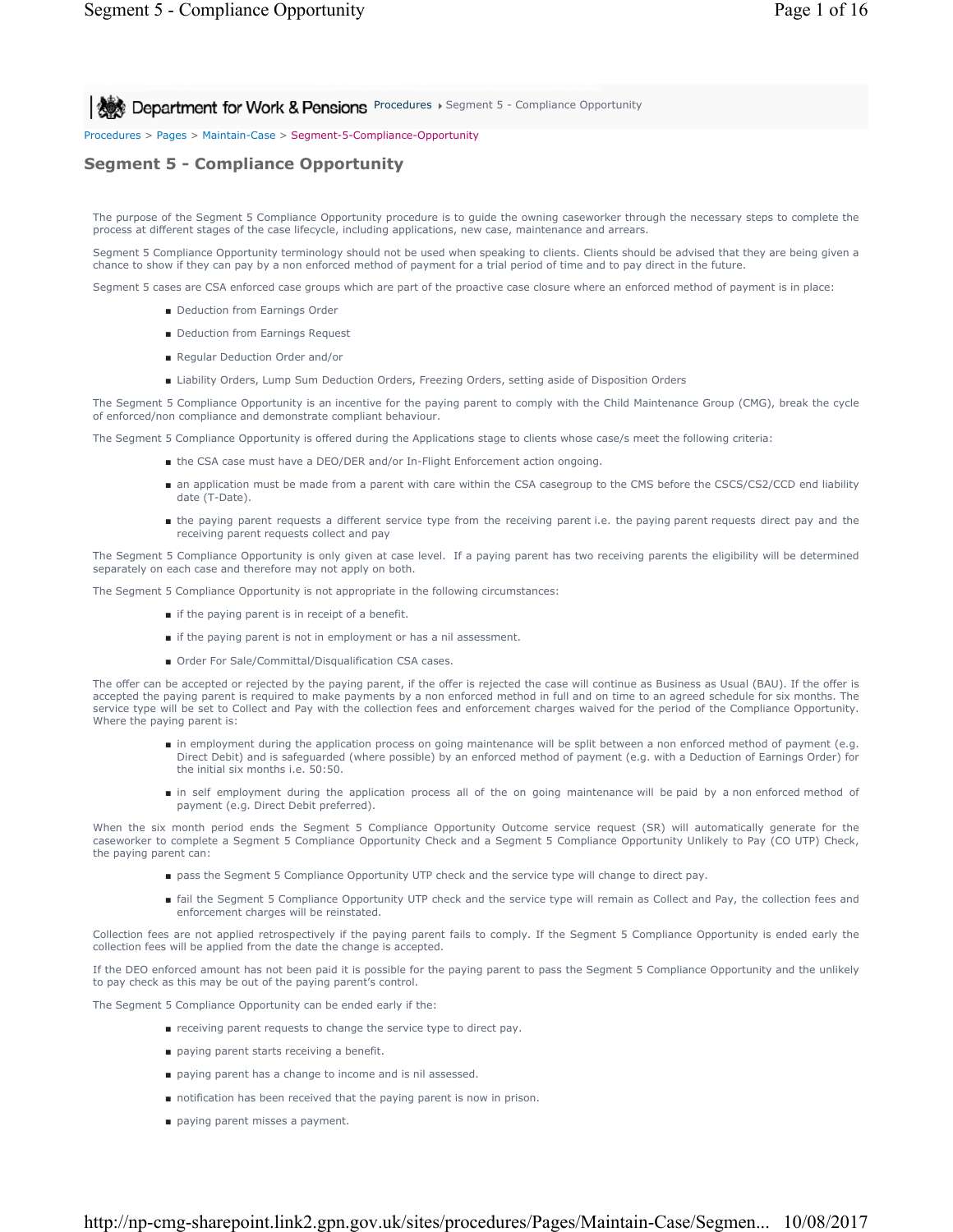The caseworker will need to investigate each circumstance and make a discretionary decision including making a Welfare of the Child Decision to whether the Segment 5 Compliance Opportunity Check and Segment 5 Compliance Opportunity UTP Check will be passed or failed.

If the paying parent moves to receiving a benefit during the Compliance Opportunity, the compliance opportunity unlikely to pay check is based on the available information and client behaviour during the completed period of the Segment 5 Compliance Opportunity.

In exceptional circumstances the Segment 5 Compliance Opportunity can be extended, if the:

- paying parent has a change of circumstances, for example a change in employer or change to method of payment from (MOPF).
- paying parent has a missed payment or a partial payment and there is an acceptable reason.
- paying parent is temporarily admitted to hospital.

This list is not exhaustive and advice may need to be sought from Advice and Guidance (A&G).

The Segment 5 Compliance Opportunity Outcome service request (SR) can be system or manually generated and is dealt with by a caseworker in the segment that has case ownership.

For more information refer to the Policy, Law and Decision Making Guidance



This procedure uses the terms receiving parent and paying parent.

The receiving parent is the parent who receives or who is expected to receive child maintenance, known as the parent with care (PWC) or person with care (PeWC) on the system and in legislation. The paying parent is the parent who pays or who is expected to pay child maintenance, known as the non resident parent (NRP) on the system and in legislation.

Where:

- The case is pre-provisional calculation at application stage an eligibility check is required, go to **Check Eligibility for Compliance Opportunity**.
- The case is pre-provisional calculation/post eligibility check and a paying parent application which is identified as eligible for a Compliance Opportunity offer, go to **Paying Parent Application – Compliance Opportunity Offer**.

For more information on the segment five compliance opportunity refer in Policy, Law and Decision Making Guidance

When creating a new schedule and the following conditions apply, contact AAC to consider whether manual allocation may be appropriate:

- There is at least one case in a master case which is undergoing a compliance opportunity, and;
- There is at least one case in a master case which is not undergoing a compliance opportunity and for this case;
- A separate application is made against PP after legacy end liability date, and before transition of legacy arrears;
- CSA arrears exist;
- 2012 arrears exist (including 2012 OGM that has already posted);
- CSA arrears balance has transitioned and is being rescheduled

Check Eligibility for Segment 5 Compliance Opportunity

# **Check Eligibility for Segment 5 Compliance Opportunity**

## **Receiving Parent Application**

- 1. Where the receiving parent makes an application to CMS prior to the end of liability date and requests service type as collect and pay, determine whether the Segment 5 Compliance Opportunity is appropriate.
- 2. Navigate to the **Compliance Opportunity** tab at case level to determine whether the paying parent is likely to be eligible for a Segment 5 Compliance Opportunity offer. Review the **Case Compliance Details** applet and check the **PP Eligibility** field.
	- If the field is populated with Likely to be Segment 5, the paying parent may be eligible for the Segment 5 Compliance Opportunity, go to **Step 3**
	- If the field is populated with Not Likely to be Segment 5, the paying parent will not be eligible for the Segment 5 Compliance Opportunity, go to **Step 5**

 In CSCS cases where a DEO/DER method of collection is not in place and in all CCD cases, the CMS system will generate a **Manual Handling** SR to check CSA method of collection and active CSA Enforcement action. The **Case Compliance** applet fields within the **Compliance Opportunity** tab must be updated manually, where necessary, as a result of the outcome of the manual look-up. Refer to **Procedural Exception, 1993/2003 Scheme Look Up**.

- 3. Advise the receiving parent that the paying parent's responsibility to pay will start from  $\top$  date  $+1$  day.
- If the paying parent is likely to be eligible for the Segment 5 Compliance Opportunity, refer to the **Segment 5 Compliance Opportunity**  4. **Call Guidance** and **Lines to Take** to explain the Segment 5 Compliance Opportunity offer and answer any questions the receiving parent may have. Where the receiving parent provides any indication whether a DEO was enforced or voluntary this should be recorded in case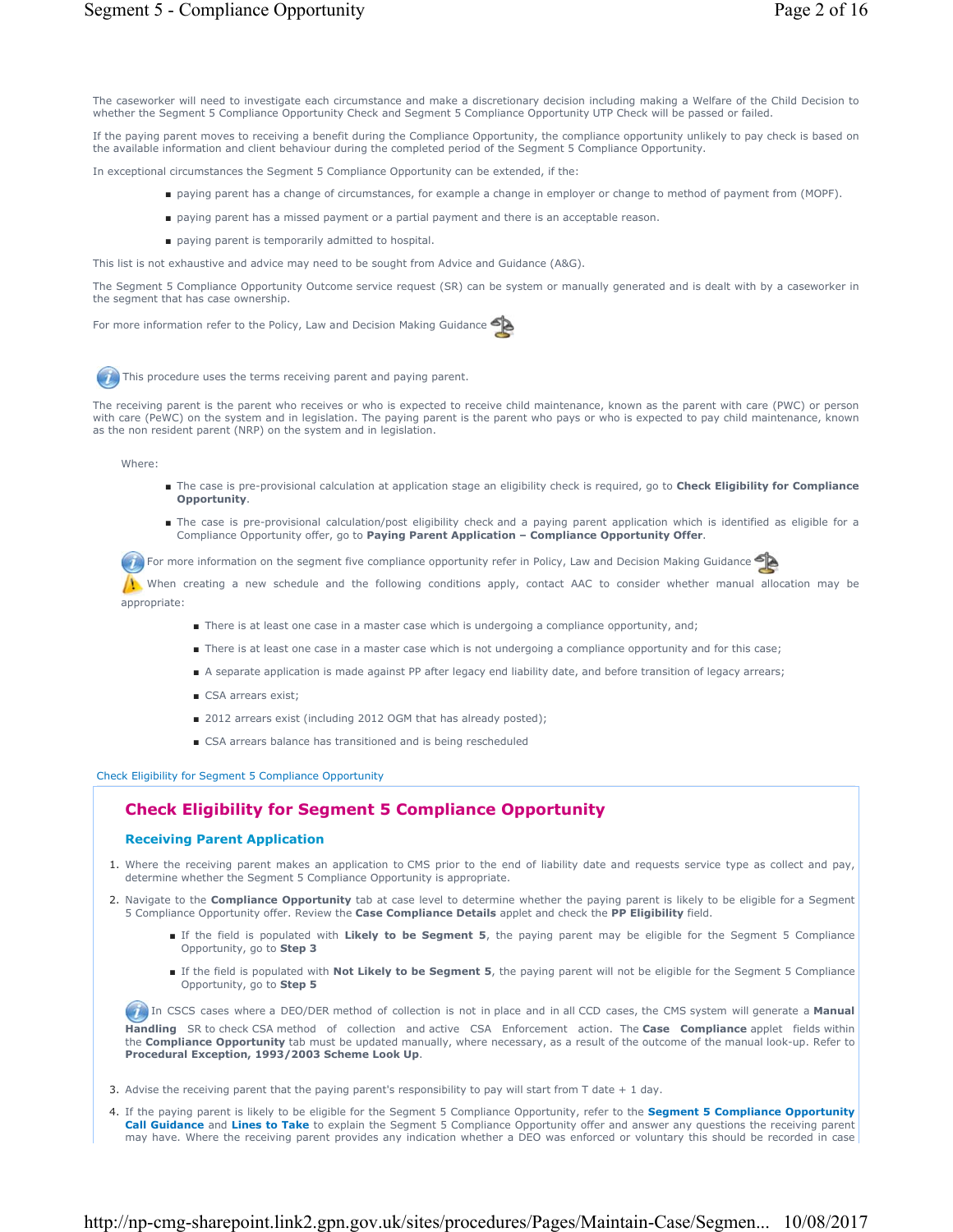level **Notes** to support any information provided by the paying parent later in the process. Return to Application - Receiving Parent **Process Enquiry.**

The provisional calculation letter and welcome pack will contain information about the Segment 5 Compliance Opportunity and what this may mean for both clients if the offer is accepted. For more information refer to Segment 5 Compliance Opportunity in Policy, Law and Decision Making Guidance

5. If the paying parent is not eligible for the Segment 5 Compliance Opportunity and where the receiving parent is aware of the trial, advise the receiving parent of the Segment 5 Compliance Opportunity offer and that the case does not meet the necessary criteria. Return to Application - Receiving Parent **Process Enquiry**.

# **Paying Parent Application**

The determine eligibility process is the same for both a receiving parent and a paying parent application therefore the steps above should be completed for a paying parent application prior to the following action.

6. Inform the paying parent contact will be made with the receiving parent to gather information and confirm details. Once this is completed we will call the paying parent to confirm their eligibility for the Segment 5 Compliance Opportunity offer. Return to Application - Paying Parent **Process Enquiry** to continue gathering information and contact the receiving parent.

# **Paying Parent Application Contact**

1. If the paying parent is likely to be eligible for the Segment 5 Compliance Opportunity, refer to the **Segment 5 Compliance Opportunity Call Guidance** and **Lines to Take** to explain the Segment 5 Compliance Opportunity offer to the receiving parent and answer any questions they may have. Go to **Paying Parent Application - Segment 5 Compliance Opportunity Offer**.

The receiving parent preferred Service Type (gathered as part of BAU) is the last piece of information required to determine whether the offer should be made to the paying parent.

Paying Parent Application – Segment 5 Compliance Opportunity Offer

# **Paying Parent Application - Segment 5 Compliance Opportunity Offer**

There must be a conflict in service types i.e. receiving parent chooses collect and pay and paying parent chooses DP. Otherwise the compliance opportunity offer will not be appropriate.

- 1. If the paying parent is eligible for the Segment 5 Compliance Opportunity offer and the receiving parent service type is selected/updated onto the application as collect and pay, the CMS system will automatically create the **Offer Compliance Opportunity** service request (SR) with the below values:
	- **Process** = **Applications**
	- **Area** = **Compliance Opportunity**
	- **Sub Area** = **Offer Compliance Opportunity**

The **Source** will populate as **Legacy Look Ups**.

**In** cases where active Enforcement action is identified in the **Compliance Opportunity View** a check should be made to establish if Order for Sale, Committal or Disqualification from driving action is ongoing. Contact the CSA Legal SPOC to confirm, if this action is confirmed the paying parent is not eligible for the Segment 5 Compliance Opportunity. Go to **step 14**.

- 2. If the **Offer Compliance Opportunity** SR has not automatically generated, the paying parent is not eligible for the Segment 5 Compliance Opportunity. Navigate to the **Compliance Opportunity** tab at case level to check the fields have been populated:
	- If the PP Eligibility field is populated with Not Likely to be Segment 5 the paying parent does not meet the criteria for the Segment 5 Compliance Opportunity offer.
	- If the Employment/Benefit field is populated with Benefit the paying parent is not eligible for the Segment 5 Compliance Opportunity offer.
	- Check the PWC service type field in the Case Summary Details top applet, if the receiving parent has selected Direct Pay as the service type the Segment 5 Compliance Opportunity offer is not applicable.

Return to Application - Paying Parent **Process Enquiry**.

- 3. Update the **Status** to **In Progress**.
- 4. If the paying parent has advised that they have nil income or are now receiving a benefit the Segment 5 Compliance Opportunity offer is not appropriate. Go to **step 14**.

5. Call the paying parent and inform that the case qualifies for the Segment 5 Compliance Opportunity and ask whether they want to accept or decline the offer. Refer to the Segment 5 Compliance Opportunity **Call Guidance** and **Lines to Take** to explain the Segment 5 Compliance Opportunity offer and answer any questions the paying parent may have.

**Example 1** Ensure the paying parent understands the collection fees and enforcement charges will be waived for the period of the Segment 5 Compliance Opportunity six month period if all payments made by a non enforced method are made in full and on time. If the paying parent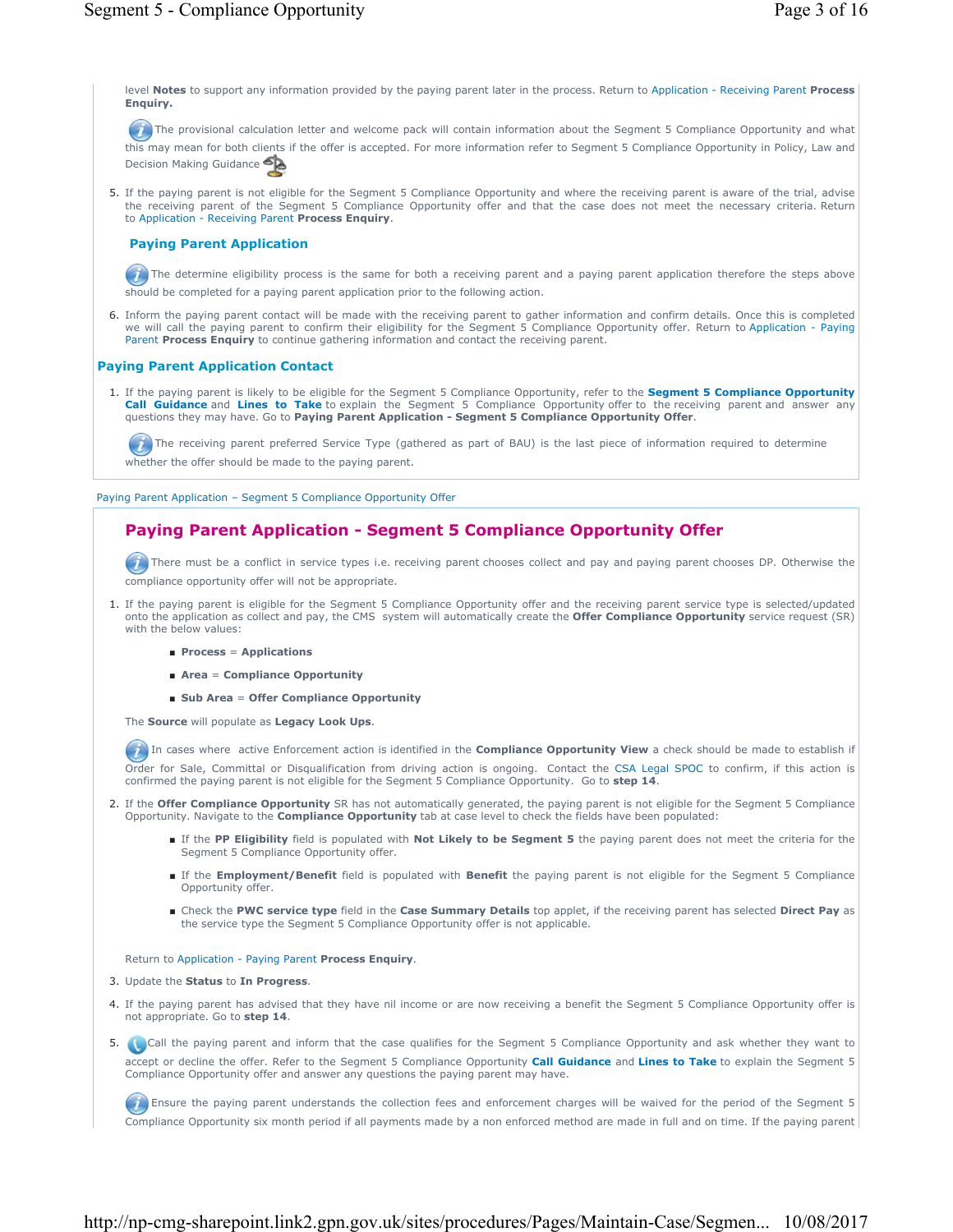is unable to successful meet a payment or if there will be a delay, ensure the paying parent understands they must contact CMS to inform. For more information refer to Segment 5 - Compliance Opportunity in Policy, Law and Decision Making Guidance

- 6. If the paying parent is unable to be contacted to make a decision about the Segment 5 Compliance Opportunity offer, return to contact paying parent - Application - Paying Parent
- 7. If the paying parent:
	- accepts the Segment 5 Compliance Opportunity offer, go to **step 9**
	- declines the Segment 5 Compliance Opportunity offer, go to step 14
	- is unable to be contacted by phone, go to step 14 to record the offer as not appropriate. The Segment 5 Compliance Opportunity is automatically withdrawn by the CMS system.
- If during discussion with the paying parent they advise that the current CSA DEO was voluntary the case notes should be checked for any information provided by the receiving parent regarding the CSA DEO. In cases where the receiving parent has provided conflicting information the CSA scheme should be checked to identify the nature of the DEO. If the current CSA DEO was voluntary the Segment 5 Compliance Opportunity is not appropriate. 8.
	- Navigate to the **Compliance Opportunity** tab, **Case Compliance** applet update the **PP Eligibility** field to **No**.
	- Refer to **Compliance Opportunity Declined/No Response/Not Appropriate step 14** to record the Offer Compliance **Opportunity** SR as no longer appropriate. Return to Application - Paying Parent.

## **Segment 5 Compliance Opportunity Accepted**

9. Record the date the offer was made in the SR Notes.

After the Initial Calculation the CMS system sets the start date in the **Compliance Opportunity** tab aligned to the 1st payment collection date of non enforced method of payment and the end date is set automatically adding a 6 month period to the start date.

There may be instances where the paying parent accepts the Segment 5 Compliance Opportunity but then has a change of circumstance, e.g. makes a claim to a benefit prior to the Initial calculation. The paying parent will no longer quality for the Segment 5 Compliance Opportunity, refer to **Segment 5 Compliance Opportunity Declined/No Response/Not Appropriate step 14**.

- 10. **I** Issue letters **CMSL0138** to the receiving parent and **CMSL0139** to the paying parent to notify of the Segment 5 Compliance Opportunity outcome.
- 11. Update the **Resolution Code** to **Compliance Accepted**.
- 12. Update the Status of the Offer Compliance Opportunity SR to Closed and the Sub Status to Complete. Return to Application Paying Parent Process Enquiry.
- 13. Collect the paying parent's method of payment from (MOPF) information and set up the MOPF as follows:
	- Where the paying parent is employed, set up the MOPF as 50% deduction of earnings order (DEO) and 50% direct debit (DD). Refer to Self Selected DEO Set up procedures. Ensure that when selecting DEO/DER type from the drop down that **Mandatory** is selected and the **Mandatory DEO** tick box is checked. Where a DEO is applied, the desire flag must set. Refer to MOPF Set up - Multiple and Calculate Maximum NDR (Normal Deduction Rate).

When completing the **Perform Calculation SR**, the system will automatically calculate the NDR and complete the promise to pay schedule. However if the DEO payment is over 40% of the paying parent's salary, the calculation SR will exception out with the reason **Determine NDR**. See Promise to Pay Exceptions for more information on how to resolve this.

- Where the paying parent is unable to set up a DD, set the MOPF as 100% Standing Order (SO). Refer to Standing Order Set Up. Setting up the MOPF as Standing Order should be by exception only
- Where the paying parent is Self Employed the MOPF should be set up as 100% DD. Refer to Direct Debit Set Up

#### **Segment 5 Compliance Opportunity Declined/No Response/Not Appropriate**

14. If the paying parent declines the offer, does not respond or the offer is no longer appropriate (e.g. nil income, a change of circumstances, etc.), record this date within the **Compliance Offer Date** field.

 $\blacktriangledown$  Ensure the paying parent understands the twelve month consecutive payments rule (as per the current 2012 Compliance Opportunity), and that after this time they can contact us again to request to move to a non enforced MOPF.

- 15. Update the SR **Notes** with the reason for the offer outcome.
- 16. Update the **Resolution Code** to either:
	- **No Response Received**
	- **Compliance Rejected**
- 17. Update the Status of the Offer Compliance Opportunity SR to Closed and the Sub Status to Complete. Return to Application Paying Parent Process Enquiry.
- 18. Collect the paying parent's method of payment from (MOPF) information and set up the MOPF as follows:
	- Where the paying parent is employed and the employer is known, set up the MOPF as self selected DEO. Where a DEO is applied the desire flag must be set. Refer to DEO - Self Selected - Set Up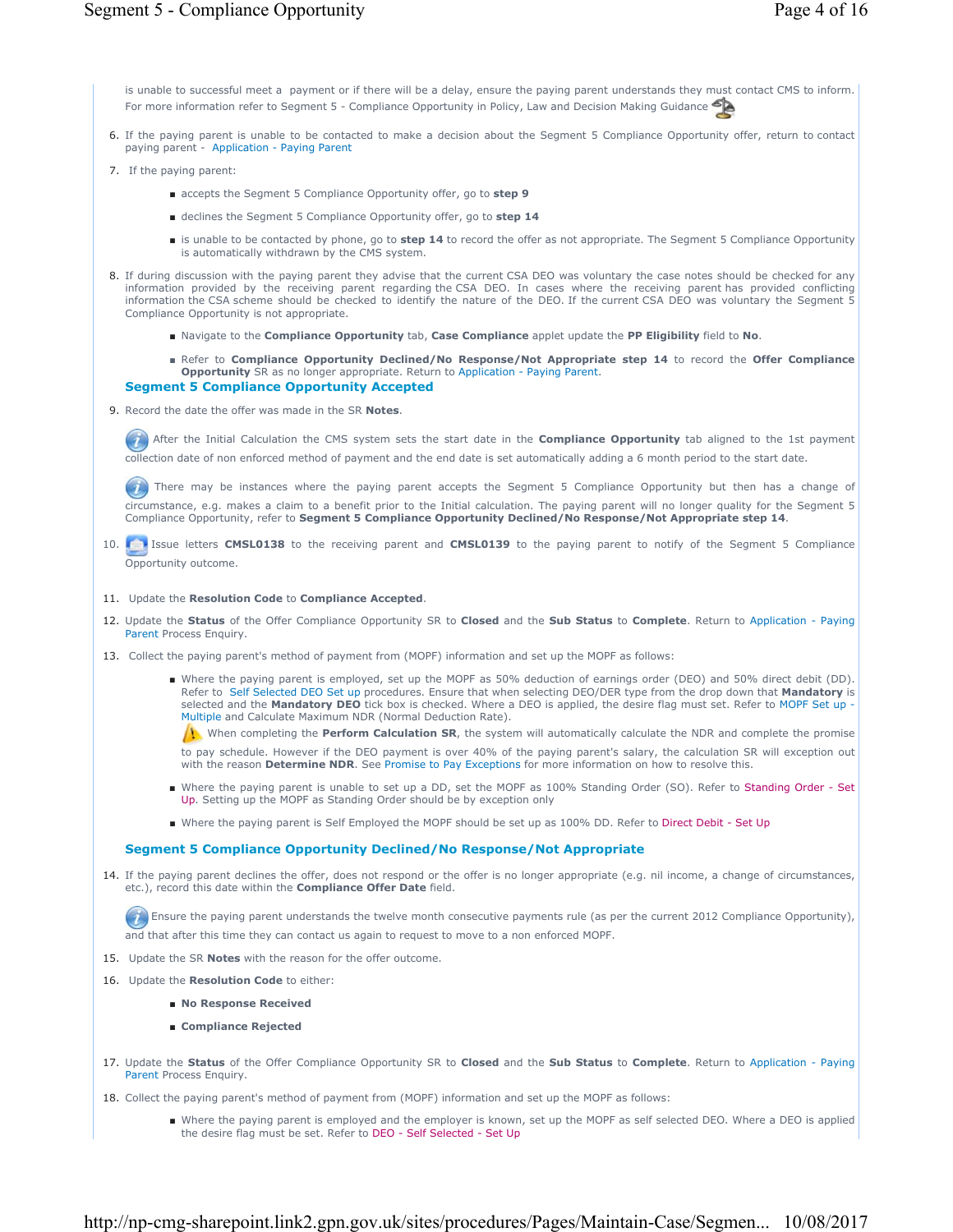- Where the paying parent has no employer set up the MOPF as weekly Default Standing Order (DSO) dependant on the whether the paying parent's employer is known. Refer to Standing Order - Set Up
- Where the paying parent is Self Employed set up the MOPF as weekly Default Standing Order (DSO). Refer to Standing Order -Set Up

Receiving Parent Application - Segment 5 Compliance Opportunity Offer

# **Receiving Parent Application - Segment 5 Compliance Opportunity Offer**

Where the paying parent has been considered likely to be eligible for the Segment 5 Compliance Opportunity, within the Application process, the provisional calculation letter issued will contain information about the Segment 5 Compliance Opportunity and what this may mean for both clients if the offer is accepted. The paying parent will be given 14 days from the issue of the provisional calculation letter to respond. An **Offer Compliance Opportunity** service request (SR) will be generated.

For more information refer to Segment 5 - Compliance Opportunity in Policy, Law and Decision Making Guidance

- 1. If the paying parent is eligible for the Segment 5 Compliance Opportunity and the receiving parent has selected collect and pay service type, CMS will automatically create the **Offer Compliance Opportunity** SR with the following values:
	- **Process = Applications**
	- **Area = Compliance Opportunity**
	- **Sub Area = Offer Compliance Opportunity**

The **Source** will populate as **Legacy Look Ups**.

- 2. If the Offer Compliance Opportunity SR has not automatically generated, the paying parent is not eligible for the Segment 5 Compliance Opportunity.
- 3. Update the SR **Status** to **In Progress**.
- 4. Navigate to the Compliance Opportunity view to check the fields have been populated:
	- If the PP Eligibility field is populated with Y or Yes, the paying parent has met the criteria for the Segment 5 Compliance Opportunity Offer. Go to **Step 5**
	- If the PP Eligibility field is populated with No, RP requested Direct Pay or On Benefit the paying parent does not meet the criteria for the Segment 5 Compliance Opportunity Offer. Go to **Step 17**

Where the paying parent is not on benefit but has failed the eligibility criteria anyway, the PP Eligibility field will still populate as No or On Benefit.

# **Check for CSA Legal Action Exclusions: Order for Sale, Committal, Sisted and Driving Disqualification**

A case list of clients whose CSA liability has ended and are subject to Committal, Sisted, Disqualification or Order for Sale action is made available to CSA Legal SPOCs on the day the CSA liability ends. CSA Legal SPOC will establish whether an application has been made to CMS prior to end liability and date. The Legal SPOCs will contact New Case teams by telephone to inform them the CSA case is subject to these specific legal actions and therefore the Segment 5 Compliance Opportunity Offer should not be made.

- 5. If none of the actions in this step are in progress, i.e. no contact made to New Case by CSA Enforcement Case Manager, go to Step 6. Where CSA Legal SPOCs advise the CSA case has Order for Sale, Committal, Sisted or Driving Disqualification action on going, the Segment 5 Compliance Opportunity will not be offered and the following actions should be taken:
	- Update the **Resolution Code** to **Compliance Rejected**
	- Record in the SR **Notes**, **Segment 5 Compliance Opportunity not appropriate due to type of enforcement action in CSA**
	- Update the SR **Status** to **Closed** and the **Sub Status** to **Complete**
	- Collect the paying parent's method of payment from (MOPF) information and set up as follows:
		- Where the paying parent is employed and the employer is known, set up the MOPF as self-selected DEO. Where a DEO is applied, the desire flag must be set. Refer to DEO - Enforced for more information on setting the desire flag.
		- Where the paying parent does not have an employer, set up the MOPF as weekly Default Standing Order (DSO). Refer to Standing Order - Set Up.
		- Where the paying parent is self employed, set the MOPF as weekly Default Standing Order (DSO). Refer to Standing Order -Set Up.
		- Negotiation Failed cases refer to Arrears Consider Action section **Initiate LO arrears action.**
	- Return to Gather paying Parent Information, **Process Enquiry**.

# **Confirm Paying Parent service type**

- 6. **As part of business as usual Gather Paying Parent Information process, contact the paying parent to confirm their preferred service** type:
	- Where the paying parent service type is Direct Pay, refer to the information point below before proceeding to **Step 7**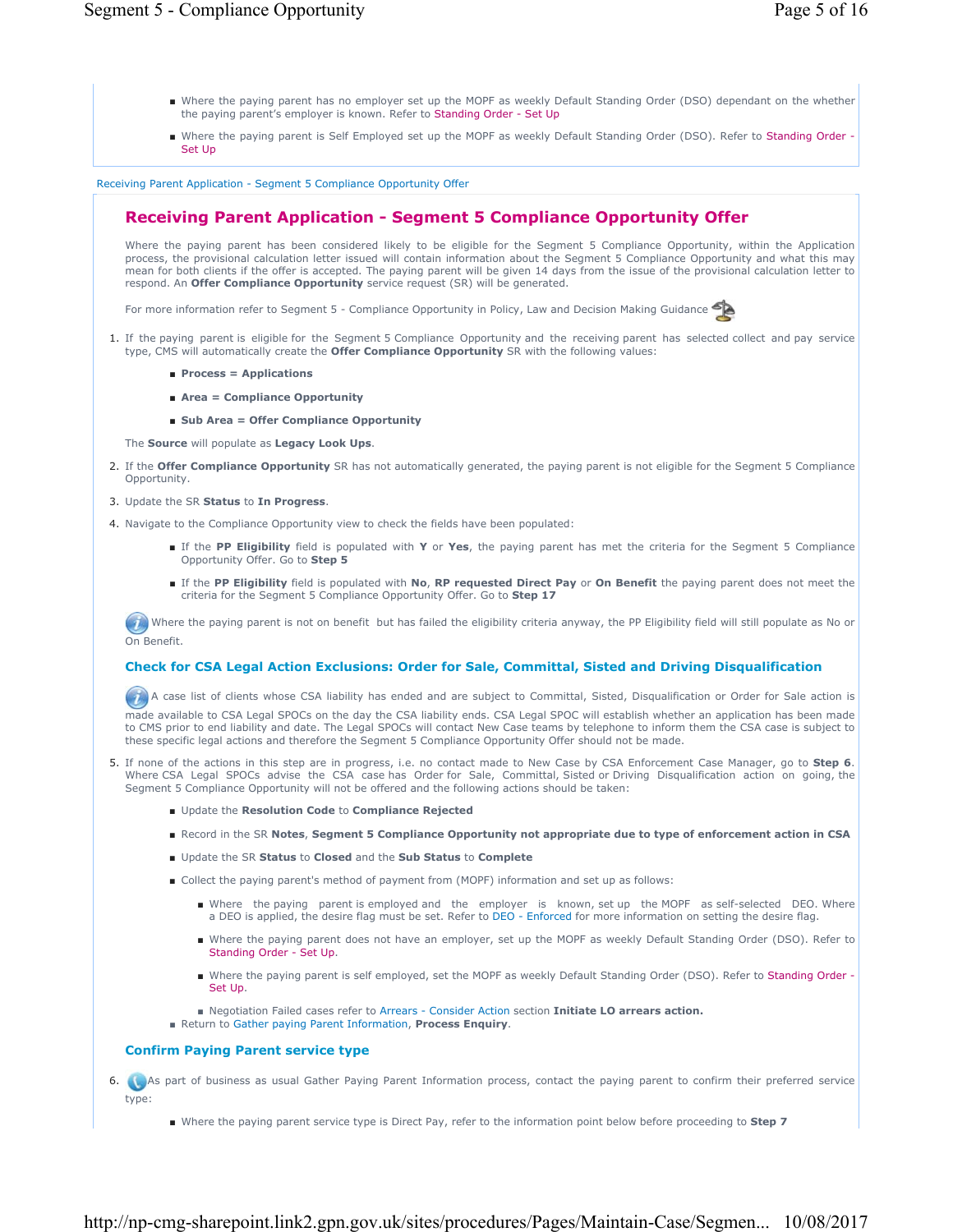- Where the paying parent service type is Collect & Pay:
	- Update the **Resolution Code** to **Compliance Rejected**
	- In the Offer Compliance Opportunity SR Notes record the reason for compliance rejected as Paying parent preferred **service type is Collect & Pay**
	- Update the SR **Status** to **Closed** and the **Sub Status** to **Complete**
- Return to Gather paying Parent Information, **Process Enquiry**.

 If CMS prompts an Unlikely to Pay Check, select **NRP Unlikely to Pay** from the **Rejection reason** drop down. Make a record in **Notes** that an Unlikely to Pay check was conducted, e.g. As Segment 5 Compliance Opportunity is applicable and paying parent initially requested direct pay, an UTPC has been completed to ensure opportunity applied.

Where Segment 5 Compliance Opportunity is applicable, Calculation & Collect must be selected as the overarching case service type to ensure opportunity is applied.

# **Voluntary CSA DEO**

In some CSA Clerical Case Database cases the method of payment may be a Deduction of Earnings Order (DEO), however the paying parent did not choose a voluntary DEO nor was it put in place due to non-compliance.

- 7. If the paying parent advises that the current CSA DEO was voluntary and there is no evidence to suggest otherwise, the compliance opportunity is not appropriate:
	- Check case notes to determine if receiving parent has provided evidence suggesting CSA DEO was enforced. If this information was recorded at the Application stage the following note will be in the case notes: **RP dissatisfied with potential direct pay due to CSA non-compliance**. If this note is held, CSA systems will need to be checked to confirm whether DEO was voluntary or not. If there isn't a note, no further checks are required and the paying parent statement regarding DEO should be accepted.
	- Where voluntary DEO is confirmed, refer to Step 17 to record that the Offer Compliance Opportunity SR is no longer appropriate.
	- Where enforced DEO is confirmed go to **Step 8**

### **Criteria met - Make offer**

- 8. Advise the paying parent that the criteria has been met for Segment 5 Compliance Opportunity and ask if they want to accept the offer. Refer to the Segment 5 Compliance Opportunity Call Guidance and Lines to Take to explain the Segment 5 Compliance Opportunity Offer and answer any questions the paying parent may have.
- 9. Within the Offer Date field in the Offer Compliance SR, record the date of the first attempted contact with the paying parent to make the offer.

**Ensure the paying parent understands the collection fees and enforcement charges will be waived for the period of the Segment 5** Compliance Opportunity if all payments by the non-enforced method are made in full and by agreed schedule. If the paying parent is unable to successfully meet a payment or if there is a delay, ensure they understand that they must inform CMS in advance of the payment due date. For more information refer to Segment 5 - Compliance Opportunity in Policy, Law and Decision Making Guidance

Allow 14 days from the date the provisional calculation letter issue date to receive a response for either accepting or rejecting the Segment 5 Compliance Opportunity Offer.

 Where no contact made with the paying parent and no decision on the offer noted, CMS will automatically populate the **Compliance Opportunity Accepted** field in the **Compliance Opportunity** view with **No** on day 15 following the date recorded in the **Compliance Offer** date field. This action will automatically close the **Offer Compliance Opportunity** SR.

## **Paying Parent decision**

10. If the paying parent:

- accepts the Segment 5 Compliance Opportunity Offer, go to **Step 11** to record the offer as **Compliance Accepted**.
- declines the Segment 5 Compliance Opportunity offer, go to **Step 17** to record the offer as **Compliance Rejected**.
- is unable to be contacted by phone during the 14 day period, the Segment 5 Compliance Opportunity will be withdrawn at day 15. At the last unsuccessful call attempt within the 14 day period go to **Step 17** to record the offer as **No response**.

Where paying parent contact is unsuccessful, action must be taken to record **No response** in the **PP Eligible** field within the **Compliance Opportunity** view before the **Offer Compliance Opportunity** SR closes on day 15.

■ If the provisional calculation letter is returned DLO and the paying parent has not advised us of their new address, the Segment 5 Compliance Opportunity is no longer appropriate, this is regarded as non-compliant. Go to **Step 17** to record the offer as **No response**.

### **Segment 5 Compliance Opportunity Accepted**

11. Update the **Resolution Code** to **Compliance Accepted**.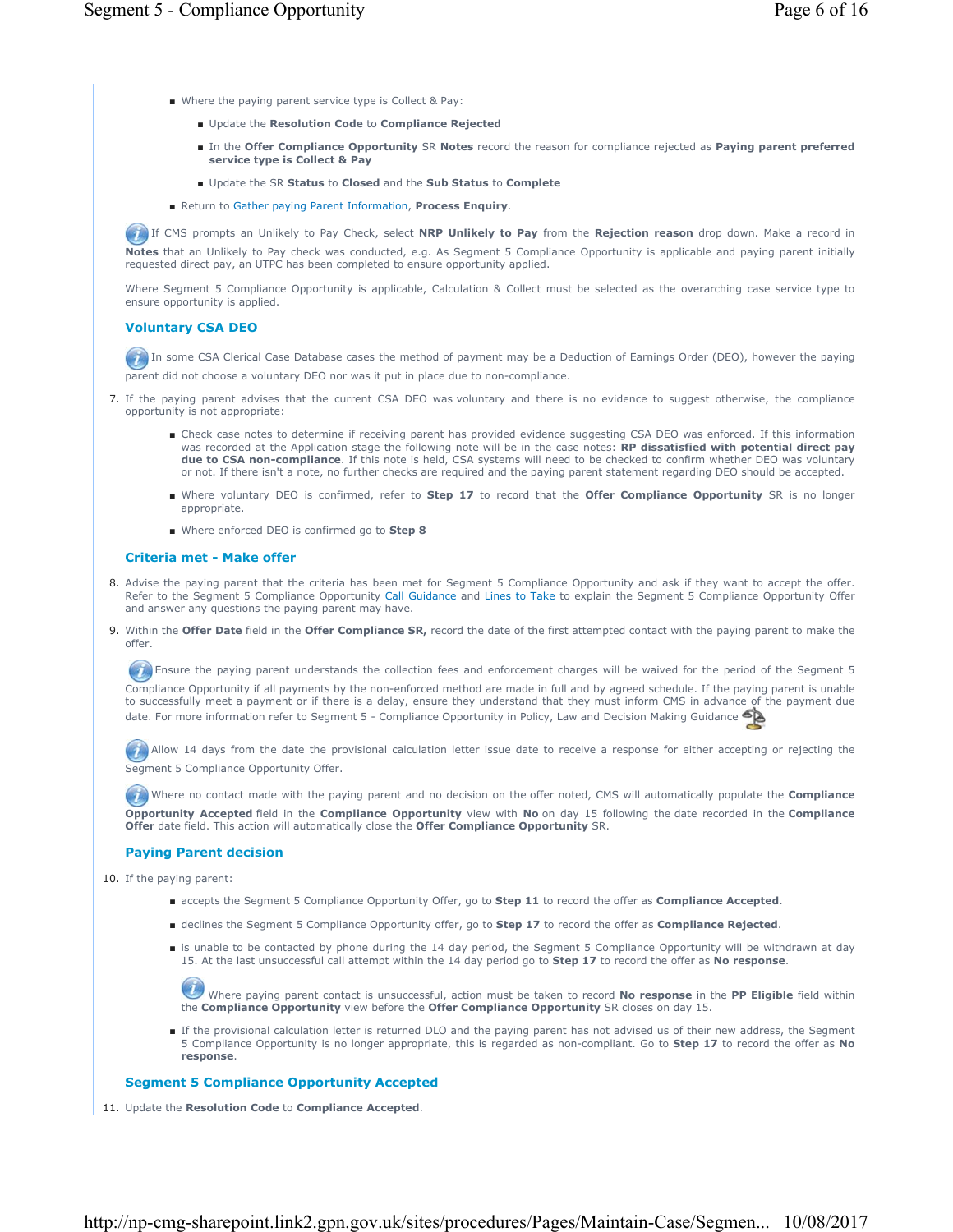- 12. Call the receiving parent to advise them that the paying parent is eligible for the Segment 5 Compliance Opportunity and has accepted the offer.
- **CMSL0138** to the receiving parent and **CMSL0139** to the paying parent to notify them of the Segment 5 Compliance Opportunity Offer decision. 13. **I** Issue letters
- 14. Update the **Status** of the **Offer Compliance Opportunity** SR to **Closed** and the **Sub Status** to **Complete**.
- 15. Collect the paying parent's method of payment from (MOPF) information and set up as follows:
	- Where the paying parent is employed, set up the MOPF as 50% Deduction from Earnings Order (DEO) and 50% Direct Debit (DD) - follow Self Selected DEO Set up procedures. Although the DEO is Self Selected, ensure that when selecting DEO/DER type from the drop down that **Mandatory** is recorded and the **Mandatory DEO** tick box is checked. Where a DEO is applied, the desire flag must set. Refer to MOPF Set up - Multiple and Calculate Maximum Normal Deduction Rate.

When completing the **Perform Calculation SR**, the system will automatically calculate the NDR and complete the promise to pay schedule. However if the DEO payment is over 40% of the paying parent's salary, the calculation SR will exception out with the reason **Determine NDR**. See Promise to Pay Exceptions for more information on how to resolve this

- Where the paying parent is self employed the MOPF should be set up as 100% Direct Debit. Refer to Direct Debit Set Up.
- Where the paying parent is unable to set up a Direct Debit, set the MOPF as 100% Standing Order (SO). Refer to Standing Order - Set Up.

The CMS system sets the start date in the **Compliance Opportunity** view to align with the first payment collection date of the nonenforced MOPF (first payment date set at Initial Calculation stage). The end date is set automatically by adding 187 days to the start date.

There may be instances where the paying parent accepts the Segment 5 Compliance Opportunity but then has a change of circumstance, e.g. is on benefit prior to the Segment 5 Compliance Opportunity start date. The paying parent will no longer qualify for the Segment 5 Compliance Opportunity, refer to **Step 16**.

16. Return to Gather paying Parent Information, **Process Enquiry**.

# **Segment 5 Compliance Opportunity Declined/No Response/Not Appropriate**

- If the paying parent declines, does not respond or the offer is no longer appropriate (e.g. a change of circumstances) update the SR **Notes** 17. with the reason for the offer outcome, e.g. where a voluntary DEO is in place record: Segment 5 Compliance Opportunity Offer not made as CSA DEO was voluntary.
- 18. Update the Resolution Code to either:

# ■ Compliance Rejected

- Or
- **No Response Received**
- 19. In the **More Info** tab at case level, record the outcome as **NRP Unlikely to Pay** in the **Unlikely to Pay Status** field**.**
- 20. In the **Compliance Opportunity** tab at case level, record the outcome of the Segment 5 Compliance Opportunity in the *Compliance* **Opportunity** drop down within the **Case Compliance Details** applet.
- 21. Update the **Offer Compliance Opportunity** SR **Status** to **Closed** and the **Sub Status** to **Complete**.
- 22. Collect the paying parent's method of payment from (MOPF) information and set up as follows:
	- Where the paying parent is employed and the employer is known, set up the MOPF as self selected DEO. Where a DEO is applied, the desire flag must be set. Refer to DEO - Self Selected and Calculate Maximum Normal Deduction Rate.

( $\bullet$ ) No response and rejected are deemed as Wilful Refusal therefore DEO charge will be applied.

- Where the paying parent has no employer, set up the MOPF as Weekly Default Standing Order (DSO). Refer to Standing Order -Set Up.
- Where the paying parent is Self Employed, set up the MOPF as Weekly Default Standing Order (DSO). Refer to Standing Order -Set Up.

Ensure the paying parent understands the 2012 Compliance Opportunity may be appropriate in the future.

23. Return to Gather paying Parent Information, **Process Enquiry**.

Scheduled End of the segment 5 Compliance Opportunity

# **Scheduled End of the Segment 5 Compliance Opportunity**

Where the following SR is received, completion must be treated as a priority in order to prevent any delay in applying collection charges and the potential move to Direct Pay.

1. The system will automatically create the **Compliance Opportunity** service request (SR) at the end of the Segment 5 Compliance Opportunity period with the following values: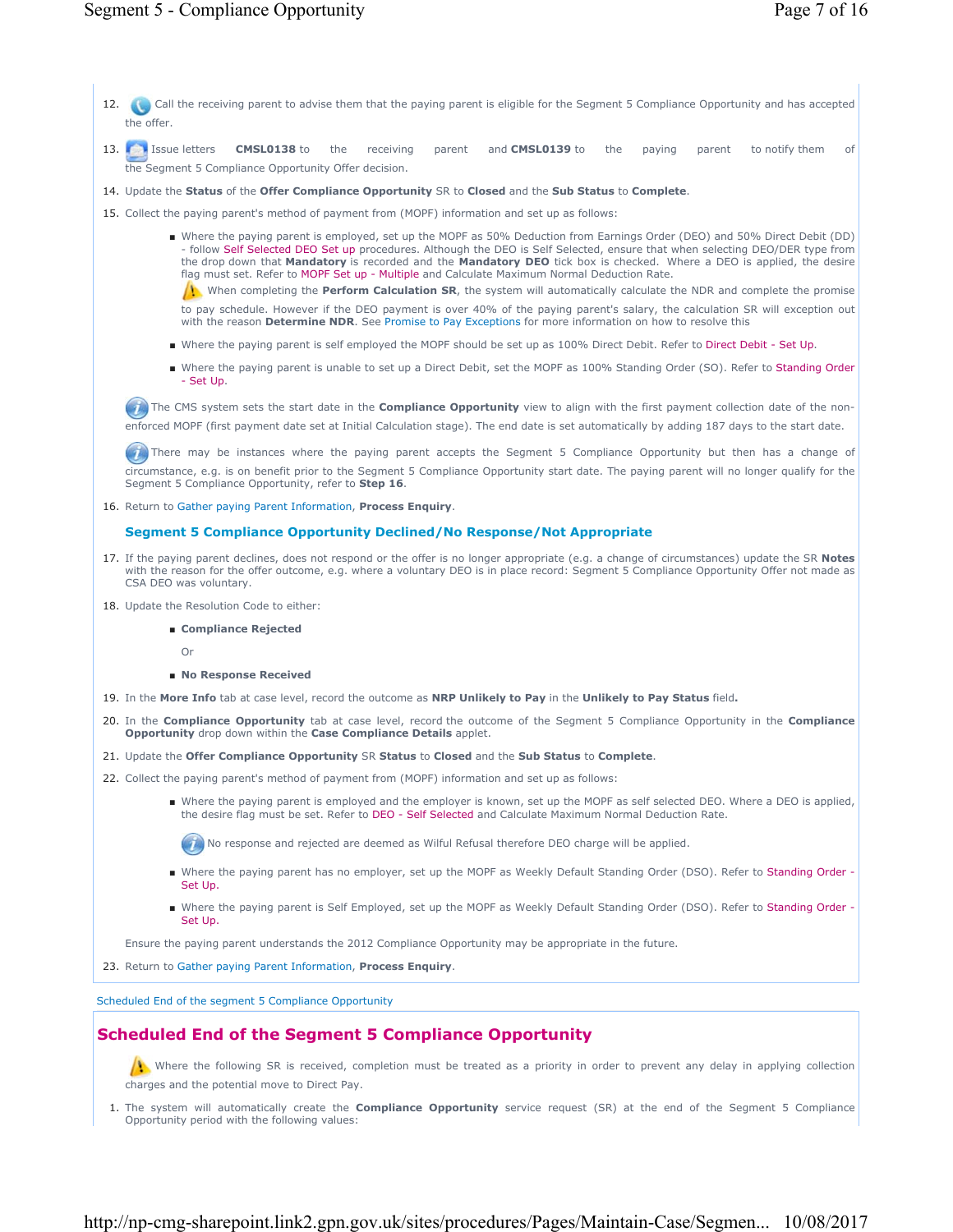- **Process = CofC**
- **Area = Seg 5 Compliance Opportunity**
- Sub Area = Compliance Opportunity Outcome

The **Source** will populate as **Internal/System**.

- 2. In the **CoC More Info** tab, populate the **Subject Details** with the paying parent information.
- 3. Select **End of Seg 5** from the **Action** field.
- **4.** Set the SR **Status** to In Progress and the Sub Status to End of Seg 5.

#### **Review Payment History**

5. To determine whether the paying parent has passed or failed the Segment 5 Compliance Opportunity, review the Payment History.

**For more information refer to Segment 5 - Compliance Opportunity in Policy, Law and Decision Making Guidance** 

6. Review the Promise to Pay (P2P) schedule for payments made via the non enforced MOPF, navigate to the paying parents Financial **Accounts** view and select the **Payment Schedule** tab. Once the amounts and dates are known, check the **Online Statement** to confirm that the payments were made on time, in full and by the agreed MOPF. Go to **Step 7** to record the outcome of the check.

# **Segment 5 Compliance Opportunity Outcome**

When completing a **Compliance Opportunity Outcome** SR the Segment 5 Compliance Opportunity UTP Check outcome and resolution code must be updated on the same date where possible, reducing any delays to collection fees and enforcement charges being applied. Where a fail decision is recorded, collection fees and enforcement charges will be payable from the date the Segment 5 Compliance Opportunity UTP Check outcome is recorded.

#### **Segment 5 Compliance Opportunity Outcome**

- 7. In the **Seg 5 Compliance Opportunity Details** applet, record the outcome of the paying parent check:
	- Update the **Compliance Action** to:
		- **Pass**, or
		- **Fail**
	- In the **Compliance Reason** field record the reason as
		- **All Payments Received** or
		- **Payment Default**

 No attempt to contact the paying parent to request any payments must be made until the **Compliance Action** and the **Compliance**  Reason fields have been updated. Contact should be made when providing Confirmation of the Segment 5 Compliance Opportunity -<br>Pass, see Step 21. Or when Confirmation of Segment 5 Compliance Opportunity Outcome and Unlikely

8. Go to **Step 9** to carry out the Segment 5 Unlikely to Pay (UTP) Check.

The paying parent can pass the Segment 5 Compliance Opportunity Outcome and pass the Unlikely to Pay Check, however they can also pass the Segment 5 Compliance Opportunity Outcome and fail the Unlikely to Pay Check.

### **Perform Unlikely to Pay Check**

- 9. Decide whether the paying parent is likely to pay if their case is moved to direct pay.
- 10. Check whether the paying parent has made all of the payments during the Segment 5 Compliance Opportunity period by the agreed non enforced method and schedule.
- 11. Consider if there is any reason why the paying parent would be unlikely to pay (e.g. Wilful Refusal), if required seek team leader advice before making a final decision. For more information see Wilful Refusal/ Culpable Neglect.

Where there is no reason, the paying parent will pass the unlikely to pay check.

Where the paying parent passes the Segment 5 Compliance Opportunity UTP Check, go to **Step 12**.

Where the paying fails the Segment 5 Compliance Opportunity UTP Check, go to **Step 23**.

#### **Unlikely to Pay Check - Pass**

- 12. In the **Seg 5 Compliance Opportunity Details** applet, record the outcome of the Unlikely to Pay Check:
	- Update the **Unlikely to Pay Status** field to **Not Applicable**.
- 13. Within **SR Details**, record the outcome of the Segment 5 Compliance Opportunity UTP Check was completed in the **Effective Date** field.
- 14. Record the outcome of the Segment 5 Compliance Opportunity and the Segment 5 Compliance Opportunity UTP Check in the SR Notes including the reason for the decision and all information used to make the discretionary decision including making a Welfare of the Child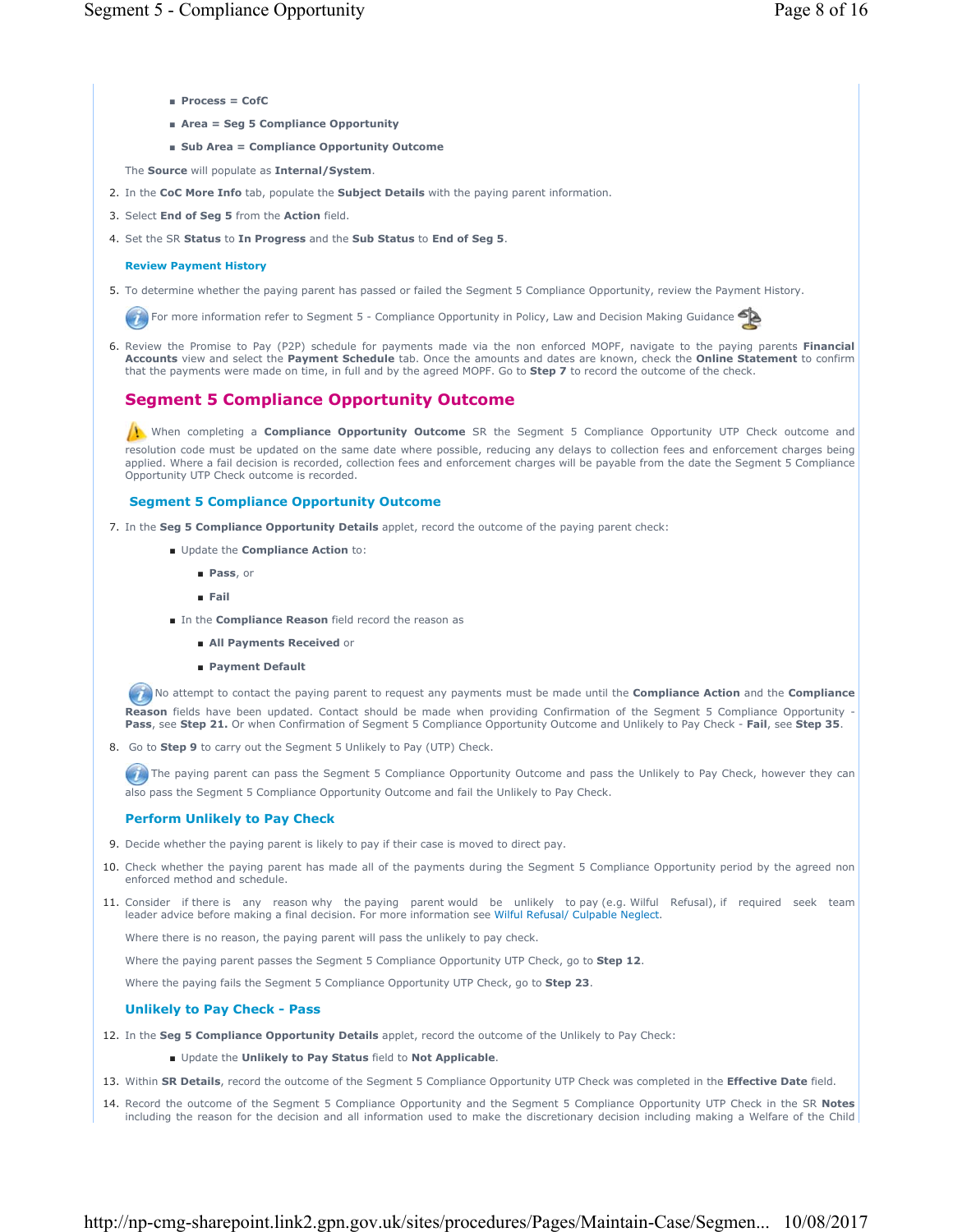Decision. For more information on discretionary decisions including a verbatim statement, refer to Policy Law and Decision Making Guidance<br>
S **Create Service Type** button to change the service type from collect and pay to direct pay. The system will automatically generate, close and complete a **Change to Service Type** child SR. If the case is a Transitional Legal case involving Bailiff activity, Enforcement Case Manager (ECM) will need to contact the Bailiffs to recall the case. CMS will automatically generate a **Clear Artefact** SR and when the case is returned from the Bailiffs, the ECM can perform the cancellation process to end all MOPFs. As the paying parent has now passed the UTP Check and Segment 5 Compliance Opportunity is complete, the case can be transferred from Enforcement back to Maintenance. 15. Select the 16. To cancel the paying parent's method of payment from (MOPF), manually create a **Payments** child SR for each active MOPF with the following values: ■ **Process = Payments** ■ **Area = MOPF** ■ **Sub Area = Amend Existing MOPF** Access the relevant Cancel MOPF procedure to end all MOPFs. 17. Cancel the receiving parent's method of payment to (MOPT). For more information refer to Direct Payment - Cancel procedures. 18. Update the **Resolution Code** to **CofC Accepted**. 19. The system will automatically generate a **Perform Calculation** child SR; within this SR issue the relevant calculation letters. For more information refer to Calculation - Post Initial. 20. Update the Status of the Perform Calculation SR to Closed and the Sub Status to Complete. Go to Step 21. Any arrears to be collected are scheduled on the new P2P schedule (and for the collection by the next Annual Review Date), this will also include any CSA Scheme arrears held on the 2012 System and owed to the receiving parent. If a negotiation of arrears is required, refer to Arrears and Negotiation and Missed Payments. Arrears owed to the Secretary of State may be suspended. For more information refer to Suspend/Unsuspend Liabilities. **Confirmation of Segment 5 Compliance Opportunity Outcome and Unlikely to Pay Check - Pass** 21. **Call receiving parent and paying parent to explain the outcome of the Segment 5 Compliance opportunity fully, to manage the** expectations of both clients including the change of service type to direct pay. For further information see Change - Service Type - To Direct Pay. Discuss the **Change to Service Type SR** outcome and if necessary refer to Transfer Data Between Clients which provides information on how client contact is facilitated. Issue letters **CMSL0136** to the paying parent and **CMSL0137** to the receiving parent to notify of the Segment 5 Compliance Opportunity outcome. Where 50% of the method of payment from is DEO (under the Segment 5 Compliance Opportunity), potential future collections will have been requested but not yet received. Call the paying parent to advise that we may have to refund the amounts once received from their employer also advising them about rescheduling into direct pay arrangement. For more information refer to Payment - Non Standard. 22. In the **CoC More Info** view, update the **Compliance opportunity Outcome** SR **Status** to **Closed** and the **Sub Status** to **Complete**. **Unlikely to Pay Check - Fail** 23. In the Seg 5 Compliance Opportunity Details applet, record the outcome of the Segment 5 Compliance Opportunity UTP Check as failed: ■ Update the **Unlikely to Pay Status** field with **NRP Unlikely to Pay**. ■ In the **DP Rejected Reason** field, record the decision for the unsuccessful outcome. 24. Within **SR Details** record the date the Segment 5 Compliance Opportunity UTP Check was completed in the **Effective Date** field. 25. Record the outcome of the Segment 5 Compliance Opportunity and the Segment 5 Compliance Opportunity UTP Check in the SR Notes including the reason for the decision and all information used to make the discretionary decision including making a Welfare of the Child Decision. For more information on discretionary decisions including a verbatim statement, refer to Policy Law and Decision Making Guidance<br>
S 26. The case will remain as collect and pay service type with collection fees and enforcement charges payable from the date the Segment 5 Compliance Opportunity UTP Check is completed. Team leader approval is required to reapply these charges. Update the SR **Status** to **Pending Approval** and **Sub Status** to **Pending Approval - TL. Team Leader Action** When team leader approval is required, this must be treated as a priority to prevent any delay in applying collection charges. 27. Review the SR and consider the requests to apply collection fees and enforcement charges. Update the TL Approved and the Comments

box with reasons for the decision. Select either: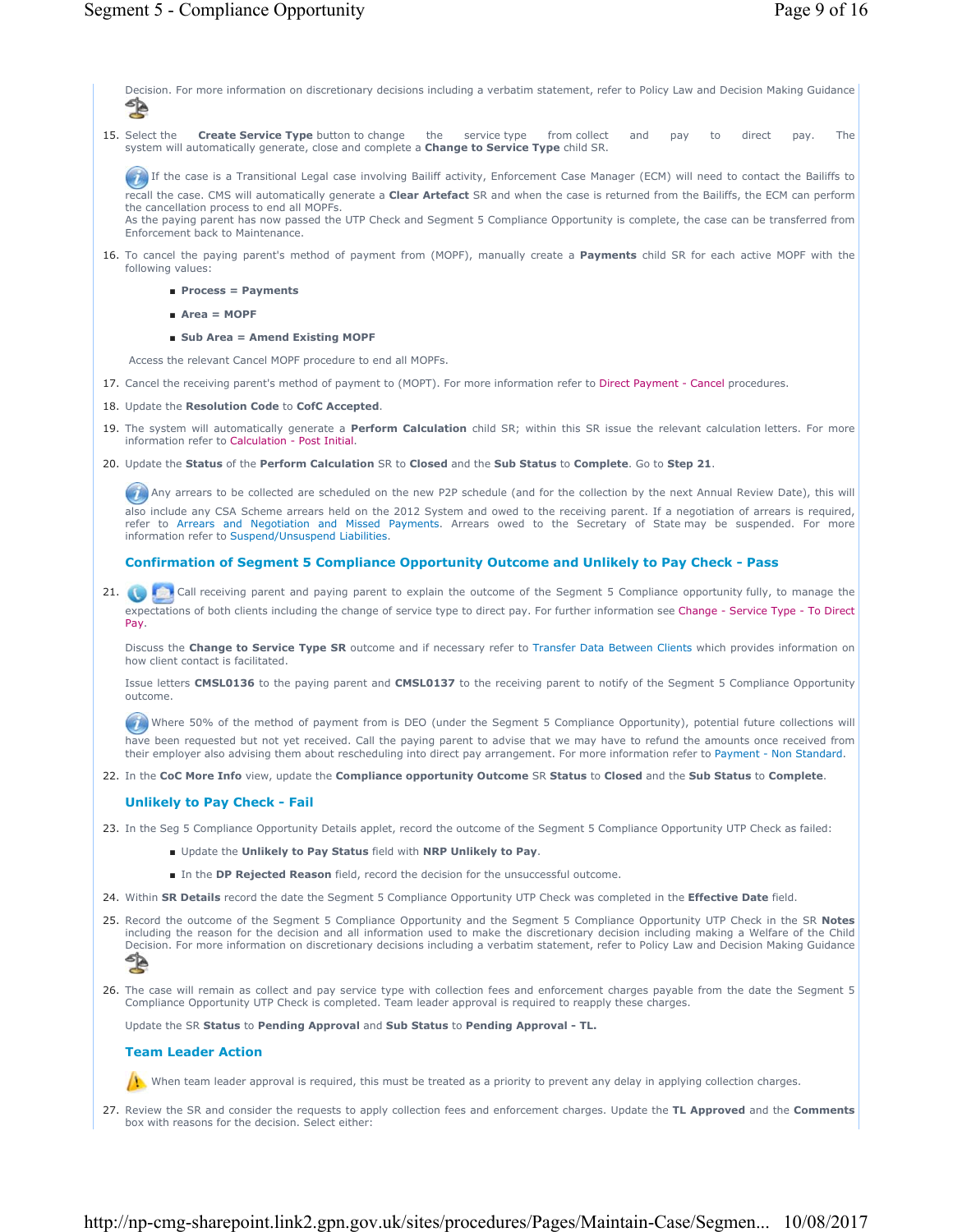- **Approved**
- **Rejected**

#### **Caseworker Action**

28. If the request has been rejected, update the SR appropriately and resubmit for team leader approval.

29. If the request has been accepted, manually create a Payments child SR with the below values to end the paying parent's non enforced MOPF, leaving the DEO MOPF in place:

- **Process = Payments**
- **Area = MOPF**
- **Sub Area = Amend Existing MOPF**

Access the relevant Cancel MOPF procedure to end the MOPF.

- If the paying parent does not have an enforced MOPF, amend the existing MOPF to Default Standing Order (DSO) and set the 30. **DEO Desire** flag.
- 31. Apply the DEO enforcement charge by selecting the **Charges** view within **more tabs** and then refer to Enforcement Charge Apply procedure. Once actioned, return to complete the **Compliance Opportunity Outcome** SR process.

If the case is being managed by the Enforcement Case Manager (ECM) and Segment 5 Compliance Opportunity UTP Check is a fail, normal enforcement processes will follow and ECM will review and decide next appropriate action to take.

#### 32. Update the **Resolution Code** to **CofC Accepted**.

33. The system will automatically generate a Perform Calculation child SR; within this SR issue the relevant calculation letters. For more information refer to Calculation - Post Initial.

If the MOPF remains as enforced DEO the Maximum Normal Deduction Rate Amount must be manually input, refer to Promise to Pay **Exceptions** 

34. Update the **Status** of the **Perform Calculation** SR to **Closed** and the **Sub Status** to **Complete**.

As collection charges have now been applied, the previously negotiated schedule has been ended and any non OGM balance has been scheduled up to the next annual review. Where this scheduling is not sustainable or negotiation is requested, refer to Arrears Negotiation and Missed Payments.

## **Confirmation of Segment 5 Compliance Opportunity Outcome and Unlikely to Pay Check - Fail**

 Call receiving parent and paying parent to explain the outcome of the Segment 5 Compliance opportunity fully, to manage the 35. expectations of both clients. Issue letters **CMSL0136** to the paying parent and **CMSL0137** to the receiving parent to notify of the Segment 5 Compliance Opportunity outcome.

**Ensure they paying parent is aware of the 2012 Compliance Opportunity and that this may be appropriate in future.** 

36. In the **CoC More Info** view, update the **Compliance Opportunity Outcome** SR **Status** to **Closed** and the **Sub Status** to **Complete**.

Early End of Segment 5 Compliance Opportunity

# **Early End of Segment 5 Compliance Opportunity**

1. In the Seg 5 Compliance Opportunity Details applet, record the outcome of the Segment 5 Compliance Opportunity UTP Check as failed:

- the paying parent is now receiving a benefit a notification will be received via CIS and will automatically generate a Change of **Circumstance** SR. The **Compliance Opportunity Outcome** SR will generate automatically.
- the paying parent is recorded as in prison, a **Change of Address** SR will be created automatically and the **Compliance Opportunity Outcome** child SR will need to be manually created.
- the paying parent is nil assessed, a **Change Income** SR will be created manually and the **Compliance Opportunity Outcome** child SR will need to be manually created.
- case closure action has been initiated, a **Change of Circumstance** SR will be created manually and the **Compliance Opportunity Outcome** SR will need to be manually created.
- the receiving parent requests a change of service type to direct pay Change Service Type SR will be the parent SR and the **Compliance Opportunity Outcome** SR will need to be manually created. **Change Service Type** SR will be created with the **NRP** as the **Source**. Within **Notes**, record that the receiving parent requested the change. Do not set the SR **Status** of the **Change Service Type** SR to **In Progress**.
- the paying parent continually pays using a non agreed/non enforced MOPF (i.e. pays by debit/credit card where direct debit was agreed non enforced MOPF), the **Compliance Opportunity Outcome** SR will need to be manually created.
- the paying parent misses a payment.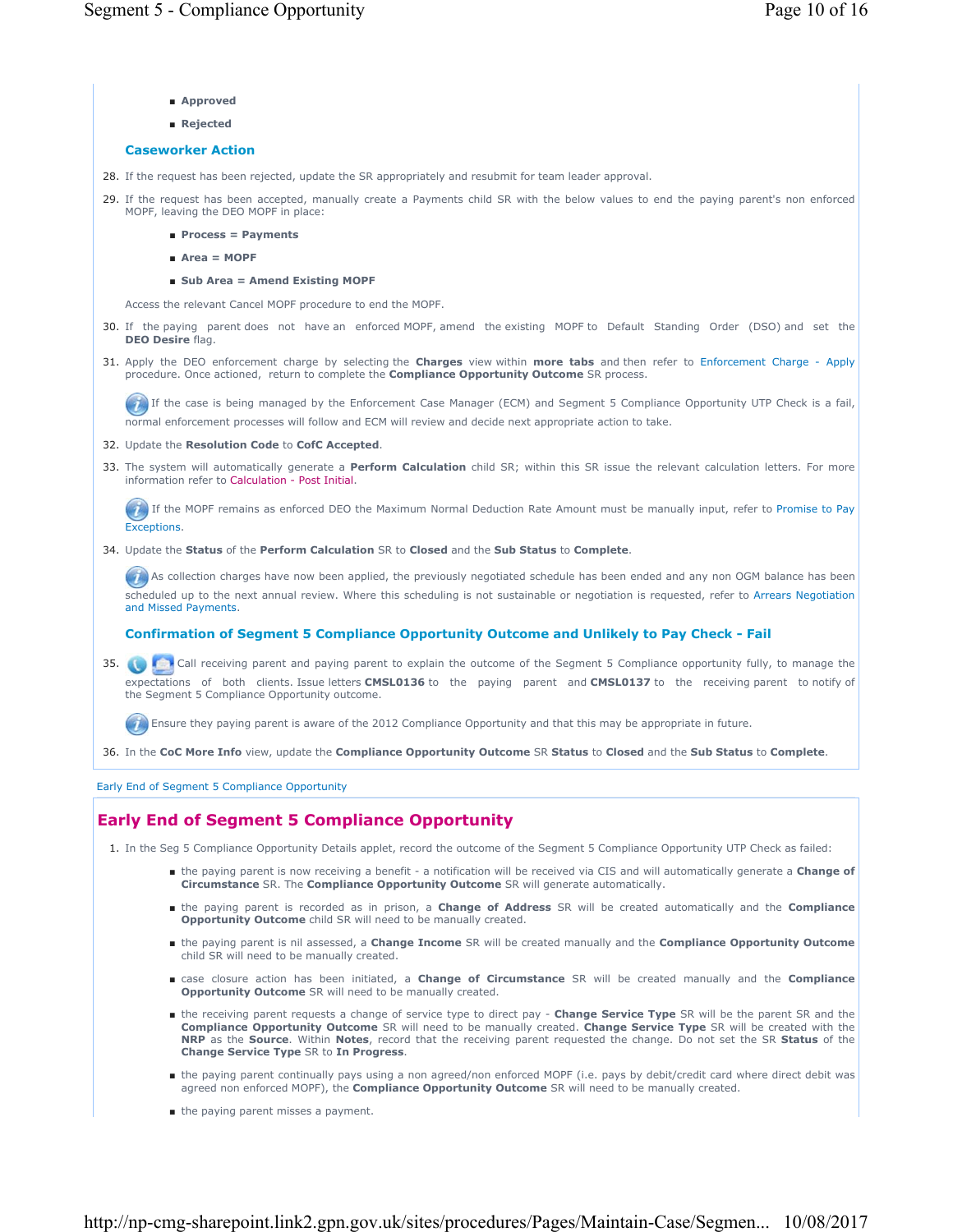Where the following SR is received, completion must be treated as a priority in order to prevent any delay in applying collection charges.

- 2. Where the Compliance Opportunity Outcome SR is required to be generated manually, create a child SR using the following values. The child SR can be generated as a child of a previous Arrears SR:
	- **Process = CofC**
	- **Area = Seg 5 Compliance Opportunity**
	- Sub Area = Compliance Opportunity Outcome
- 3. In the **CoC More Info** view populate the **Subject Details** with the paying parent information.
- 4. Select **Early End of Seg 5** from the **Action** field dropdown and update the **Status** to **In Progress**.
- 5. Update the **Sub Status** to **Early End of Seg 5**.
- 6. From the **Early End reason** dropdown select the appropriate value:
	- **Change to Direct Pay**
	- **Case Closed**
	- **Paying Parent Nil Assessed**
	- **Change of Circumstance**
	- **On-benefit change**
	- **Missed Payment/s**

#### **Review Payment History**

7. To determine whether the paying parent has passed or failed the Segment 5 Compliance Opportunity review the Payment History.

For more information refer to Segment 5 - Compliance Opportunity in the Policy, Law and Decision Making Guidance

- Review the Promise to Pay (P2P) schedule for payments made via the non enforced MOPF, navigate to the paying parents **Financial**  8. **Accounts** view and select the **Payment Schedule** tab. Once the amounts and dates are known, check the Online Statement to confirm that the payments were made on time, in full and by the agreed MOPF.
- 9. In the **Seg 5 Compliance Opportunity Details** applet, record the outcome of the paying parent check:
	- Update the Compliance Action to:
		- Ended Early or
		- Fail

In the Compliance Reason field record:

- All Payments Received or
- Payment Default
- This should be based on the following scenarios:
- the receiving parent has requested to change service type to direct pay Early End outcome will be **Early End/All Payments Received**
- the paying parent has a missed payment and there is no valid reason for the Segment 5 Compliance Opportunity to be extended Early End outcome will be **Fail/Payment Default**
- the paying parent is now receiving a benefit or is nil assessed, check if all expected payments have been successfully made for the full case history if less than 6 months old:
	- if all expected payments by a non enforced method have been successfully made, the Early End Outcome will be Early End/All **Payments Received**
	- if all expected payments by a non enforced method have not been received, the Early End Outcome will be Fail/Payment **Default**

When completing a **Compliance Opportunity Outcome** SR, the Compliance Opportunity UTP Check outcome and resolution code must be updated on the same date where possible, reducing any delays to the collection fees and enforcement charges being applied.

#### **Perform Unlikely to Pay Check**

10. Decide whether the paying parent is likely to pay if their case is moved to direct pay.

11. Check whether the paying parent has made all of the payments during the Segment 5 Compliance Opportunity period by the agreed non enforced method and schedule.

12. Consider if there is any reason why the paying parent would be unlikely to pay (e.g. Wilful Refusal), if required seek team leader advice before making a final decision. For more information see Wilful Refusal/ Culpable Neglect.

13. Where the paying parent passes the Segment 5 Compliance Opportunity UTP Check, go to **Step 16**.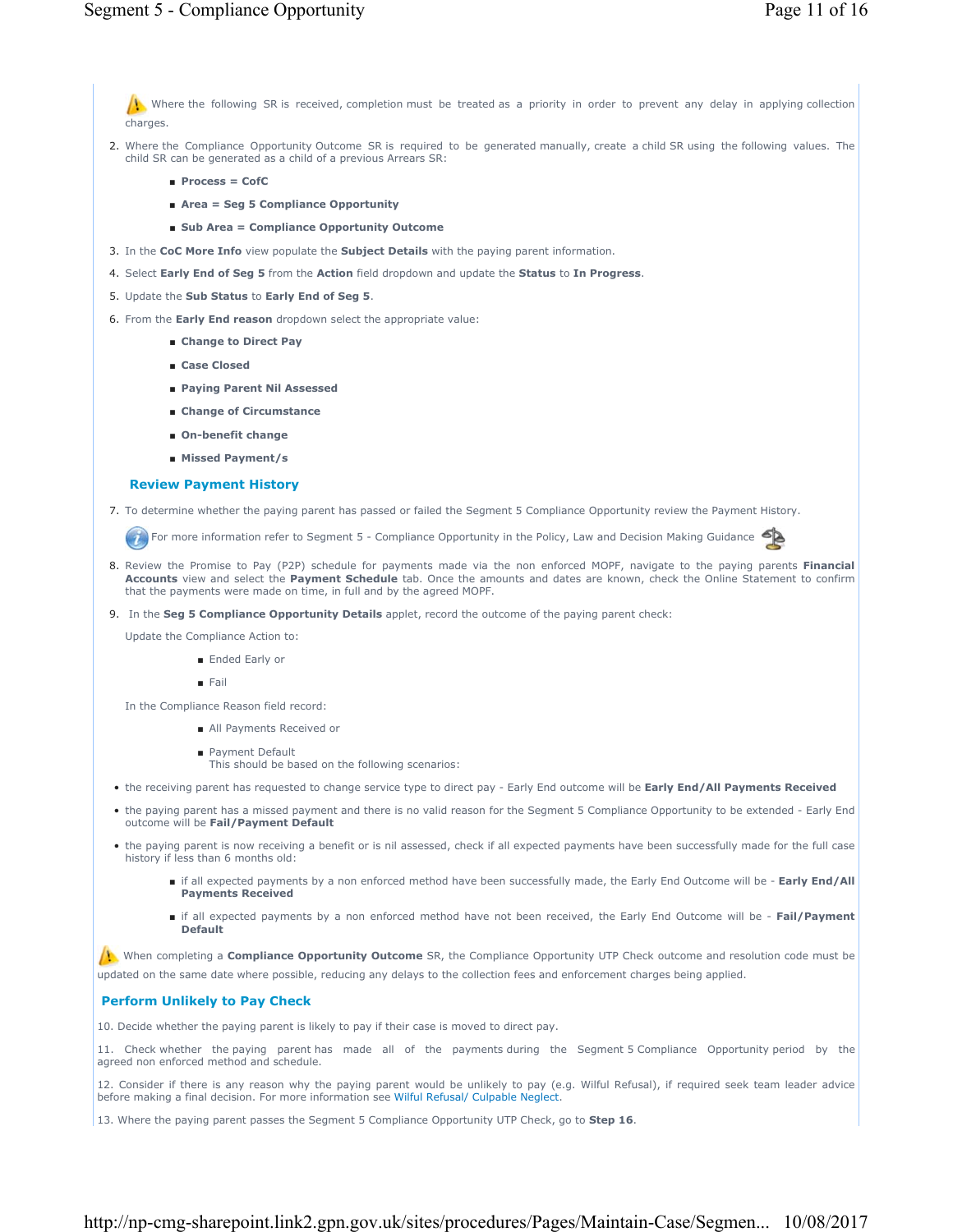14. Where the paying fails the Segment 5 Compliance Opportunity UTP Check, go to **Step 25**.

15. Where the receiving parent requests direct pay, go to **Step 16**.

# **Segment 5 Compliance Opportunity UTP Check - Pass**

16. Where the paying parent passes the Segment 5 Compliance Opportunity UTP Check, record the outcome within the Segment 5 Compliance Opportunity Details applet:

## ■ Update the **Unlikely to Pay Status** field to **Not Applicable**

17. Within the SR **Details** applet record the date the Segment 5 Compliance Opportunity UTP Check as completed in the **Effective Date** field.

18. Record the outcome of the Segment 5 Compliance Opportunity Outcome and the Segment 5 Compliance Opportunity UTP Check in the SR Notes including the reason for the decision and the information used to make the discretionary decision, this includes making a Welfare of the Child Decision. For more information on discretionary decision including a verbatim statement, refer to Policy, Law and Decision Making Guidance **Sta** 

19. Select the **Create Service Type** button, within the **Compliance Opportunity Outcome** SR to change the service type from collect and pay to direct pay. The system will automatically generate, close and complete a **Change to Service Type** child SR.

If the case is a Transitional Legal case involving Bailiff activity, Enforcement Case Manager (ECM) will need to contact the Bailiffs to recall

the case. CMS will automatically generate a **Clear Artefact** SR and when the case is returned from the Bailiffs, the ECM can perform the cancellation process to end all MOPFs.

As the paying parent has now passed the UTP Check and Segment 5 Compliance Opportunity is complete, the case can be transferred from Enforcement back to Maintenance.

Where the paying parent is in receipt of benefit, **Step 23** MUST be completed prior to **Step 20**.

20. To cancel the paying parent's method of payment from (MOPF), manually create a **Payment** child SR for each active MOPF with the following values:

◦ Process = Payments

- Area = MOPF
- Sub Area = Amend Existing MOPF

Access the relevant Cancel MOPF procedure to end all MOPFs.

**Team leader approval required on DEO cancellation action.** 

21. To cancel the receiving parent's method of payment to (MOPT), follow and complete the Direct Payment Cancel procedures and then return to this procedure.

Input the appropriate resolution code in order to generate the Perform calc SR

The system will automatically generate a **Perform Calculation** child SR; within this SR issue the relevant calculation letters. For more information refer to Calculation - Post Initial.

22. Update the **Status** of the **Perform Calculation** SR to **Closed** and the **Sub Status** to Complete.

23. Call receiving parent and paying parent to explain the outcome of the Segment 5 Compliance opportunity fully, to manage the expectations of both clients. Issue letters **CMSL0136** to the paying parent and **CMSL0137** to the receiving parent to notify of the Segment 5 Compliance Opportunity outcome.

(1) Where 50% of the method of payment from is DEO (under the Segment 5 Compliance Opportunity), potential future collections will have been requested but not yet received. Call the paying parent to advise that we may have to refund the amounts once received from their employer also advising them about rescheduling into direct pay arrangement. For more information refer to Payment - Non Standard.

**Explain how direct pay works including what happens if the paying parent misses a payment. Ensure that the receiving parent understands** this before implementing the change and inform them that they need to supply their payment details to the paying parent.

If the receiving parent reports that they currently have no contact with the paying parent, inform them that is possible for CMS to pass on contact details (including bank details), with their permission, to allow the direct pay arrangement to be set up. Complete the **Change to Service Type** SR and refer to Transfer Data Between Clients which provides information on how client contact is facilitated.

24. In the **CoC More Info** view, update the **Compliance Opportunity** SR **Status** to **Closed** and the **Sub Status** to **Complete**.

## **Segment 5 Compliance Opportunity UTP Check - Fail**

25. In the **Seg 5 Compliance Opportunity Details** applet, record the outcome of the Segment 5 Compliance Opportunity UTP Check as failed:

- Update the **Unlikely to Pay Status** field with **NRP Unlikely to Pay**
- In the **DP Rejected Reason** field, record the decision for the unsuccessful outcome.

26. Within SR **Details** record the date the Segment 5 Compliance Opportunity UTP Check was completed in the **Effective Date** field.

27. Record the outcome of the Segment 5 Compliance Opportunity and the Segment 5 Compliance Opportunity UTP Check in the SR **Notes** including the reason for the decision and all information used to make the discretionary decision including making a Welfare of the Child Decision. For more information on discretionary decisions including a verbatim statement, refer to Policy Law and Decision Making Guidance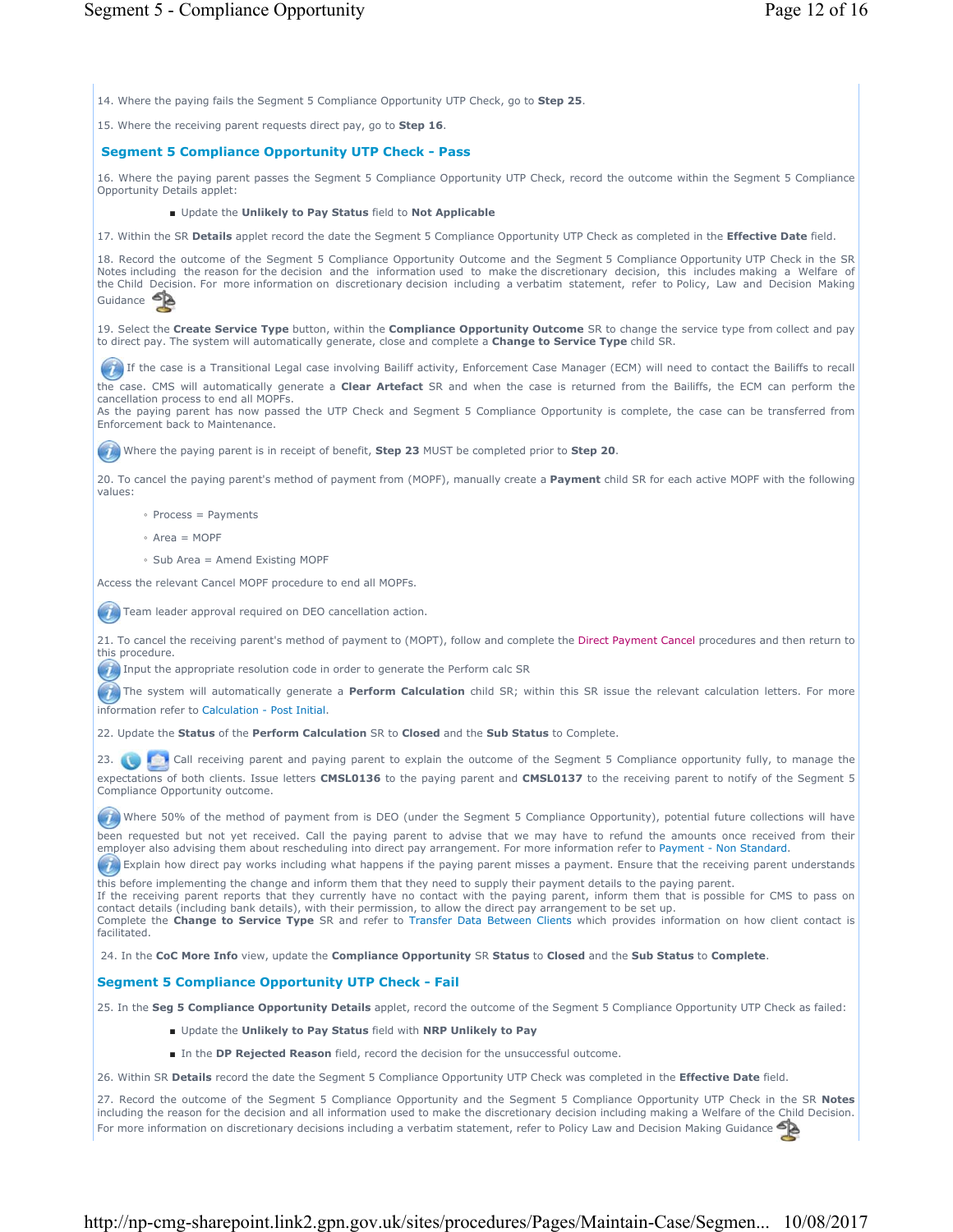28. The case will remain as collect and pay service type with collection fees and enforcement charges payable from the date the Segment 5 Compliance Opportunity UTP Check is completed. Team leader approval is required to reapply these charges.

Update the SR **Status** to **Pending Approval** and **Sub Status** to **Pending Approval - TL**.

## **Team Leader Action**

29. Review the SR and consider the requests to apply collection fees and enforcement charges. Update the **TL Approved** and the **Comments** box with reasons for the decision. Select either:

- **Approved**
- **Rejected**

## **Caseworker Action**

30. If the request has been rejected update the SR appropriately and resubmit for team leader approval.

31. If the request has been accepted, manually create a **Payments** child SR with the below values to end the paying parent's non enforced MOPF, leaving the DEO MOPF in place:

- **Process = Payments**
- **Area = MOPF**
- **Sub Area = Amend Existing MOPF**

Access the relevant Cancel MOPF procedure to end the MOP.

32. If the paying parent does not have an enforced MOPF, amend the existing MOPF to Default Standing Order (DSO).

33. Apply the DEO enforcement charge by selecting the **Charges** view within **more tabs** and then refer to Enforcement Charge - Apply procedure. Once actioned, return to complete the **Compliance Opportunity Outcome** SR process.

If the case is being managed by the Enforcement Case Manager (ECM) and UTP Check is a fail, normal enforcement processes will follow and ECM to review and decide next appropriate action to take.

34. Update the **Resolution Code** to **Cof C Accepted**.

35. The system will automatically generate a **Perform Calculation** child SR; within this SR issue the relevant calculation letters. For more information refer to Calculation - Post Initial.

**If the MOPF remains as enforced DEO the Maximum Normal Deduction Rate Amount must be manually input, refer to Promise to Pay** Exceptions.

36. Update the **Status** of the **Perform Calculation** SR to **Closed** and the **Sub Status** to **Complete**.

As collection charges have now been applied, the previously negotiated schedule has been ended and any non OGM balance has been scheduled up to the next annual review. Where this scheduling is not sustainable or negotiation is requested, refer to Arrears Negotiation and Missed Payments.

37. Call receiving parent and paying parent to explain the outcome of the Segment 5 Compliance opportunity fully, to manage the expectations of both clients. Issue letters **CMSL0136** to the paying parent and **CMSL0137** to the receiving parent to notify of the Segment 5 Compliance Opportunity outcome.

38. In the **CoC More Info** view, update the **Compliance Opportunity Outcome** SR **Status** to **Closed** and the **Sub Status** to **Complete**.

# Seg 5 Lines To Take

Lines To Take

Extension of Segment 5 Compliance Opportunity

# **Extension of Segment 5 Compliance Opportunity**

1. If the reason to extend the Segment 5 Compliance Opportunity is:

- a paying parent has reported a change of circumstance which will disrupt payment/s. Gather the relevant details to consider if there is an acceptable reason for the delay and make a discretionary decision whether to extend the Segment 5 Compliance Opportunity.
- a limited circumstance where a paying parent has missed a payment for a reason beyond their control.

There may be circumstances where a payment has been missed for a reason beyond the paying parent's control. For example, this may be due to a change of employer, change to a method of payment from (MOPF) or hospitalisation. Use discretion when deciding if this is applicable. For more information refer to Segment 5 - Compliance Opportunity in Policy, Law and Decision Making Guidance

Where a missed payment is identified there must be no attempt to contact the paying parent to request any payments. Where a payment hasn't been made and a valid reason has not been provided, go to **Early End of Segment 5 Compliance Opportunity**.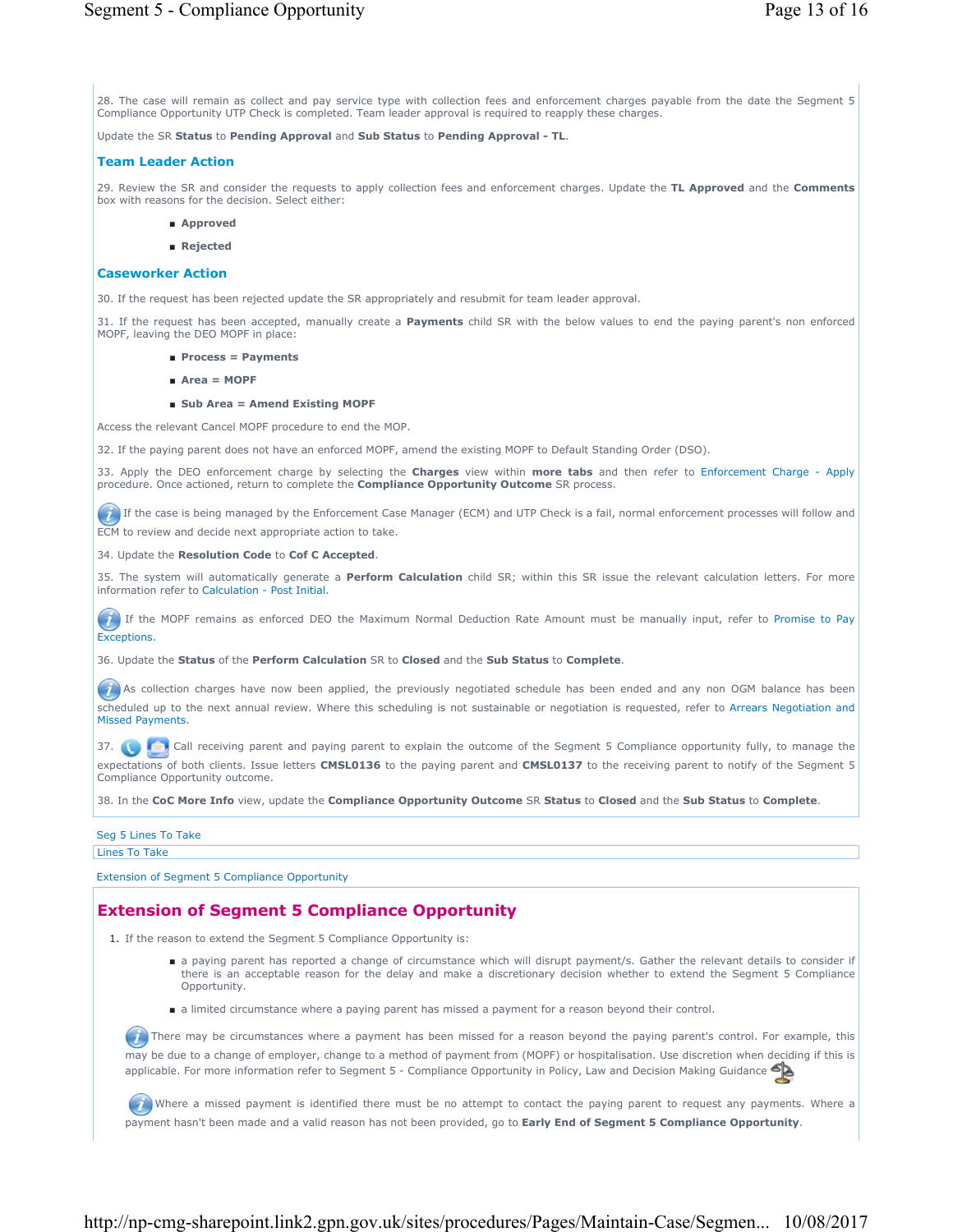If the client provides a reason for a missed/potential missed payment and additional decision guidance is required, raise an incident with Advice and Guidance (A&G), refer to Advice and Guidance - Create Request.

- 2. If the decision is:
	- to extend the Segment 5 Compliance Opportunity and allow the paying parent to continue showing compliance, go to **Step 3**
	- to reject an extension to the Segment 5 Compliance Opportunity, go to **Early End of Compliance Opportunity**

The **Compliance Opportunity Outcome** SR is to be created as a child SR with the reason for the early end e.g. **Change of Circumstance** (CofC) SR, **Payment** SR or **Arrears Review** SR where appropriate. Alternatively, the **Compliance Opportunity Outcome** SR should be created as a parent SR.

Where a **Segment 5 Compliance Opportunity** SR is received, completion must be treated as a priority in order to prevent any delay in creating new schedules and further missed payments.

- 3. When a Segment 5 Compliance Opportunity needs to be extended, manually create the **Compliance Opportunity Outcome** SR with the following values:
	- **Process = CofC**
	- **Area = Seg 5 Compliance Opportunity**
	- Sub Area = Compliance Opportunity Outcome
- 4. Update the **Source** as **NRP**
- 5. In the **CoC More Info** view enter the details of the paying parent in the **Subject Details** field.
- Select **Extension of Seg 5** from the **Action** field dropdown, select the appropriate **Reason** and the **Proposed Revised** date, then update 6. the **Status** to **In Progress**.
- 7. Update the **Sub Status** to **Extension of Seg 5**.
- 8. In the Seg 5 Compliance Opportunity Details applet, record the reason why the Segment 5 Compliance Opportunity period needs to be extended:
	- **Change to Employer**
	- **Change to Method of Payment From**
	- **Missed Payment/s**
	- **Change of Circumstance**
- 9. In the Seg 5 Compliance Opportunity Details applet, record the extension date in the Proposed Revised Date field. The date should be extended by full calendar month(s).

The duration of the extension is to be agreed as a reasonable timescale dependent on the reason for the delayed or missed payment by the non enforced method. The period must be suitable to allow the paying parent to show compliance.

Under no circumstances should the revised extension go past the Annual Review date.

- 10. Record the extension period and reason for this in the SR Notes including all information used to make the discretionary decision, this includes making Welfare of the Child Decision. For more information on discretionary decisions including a verbatim statement refer to Policy, Law and Decision Making Guidance
- 11. Team leader approval is required to extend the Segment 5 Compliance Opportunity period. Update the **Status** of the SR to Pending **Approval** and **Sub Status** to **Pending Approval - TL**.

### **Team Leader Action**

- 12. Review the SR and the request to extend the Segment 5 Compliance Opportunity period. Check that the extension period is appropriate, and that the date and notes are recorded correctly. Update the **TL Approved** and the **Comments** box with reasons for the decision. Select either:
	- Approved
	- Rejected

## **Caseworker Action**

- 13. If the request has been rejected update the SR appropriately and resubmit for team leader approval.
- 14. If the request is approved, update the **Resolution Code** to **CofC Accepted**.
- 15. If the approval request has been rejected by the team leader, change the **Resolution Code** to **CofC Rejected**.
- 16. In the **CoC More Info** view, update the **Compliance Opportunity Outcome** SR **Status** to **Closed** and the **Sub Status** to **Complete**.
- 17. If the request to extend the Segment 5 Compliance Opportunity period has been rejected, consider if **Early End** is appropriate. If it isn't the case will remain on the Segment 5 Compliance Opportunity until the 6 month period has expired.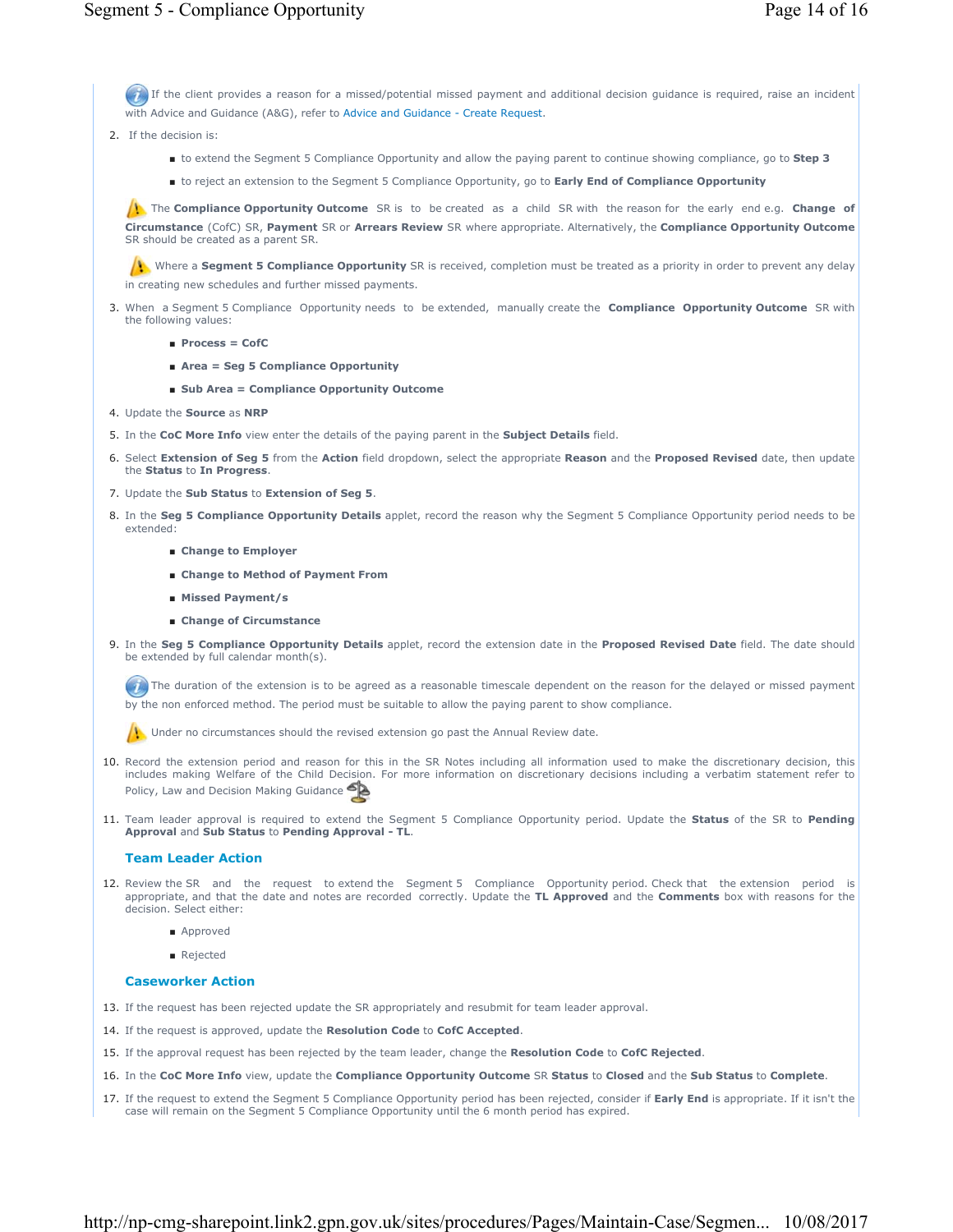18. Call receiving parent and paying parent to explain the outcome of the Segment 5 Compliance opportunity fully to manage their expectations and advise them about rescheduling if a payment has been missed.

1993/2003 Scheme Look up

# **Check for CSA Enforcement Action**

Where a Manual Handling SR is generated at the Application stage, the following actions must be taken to determine if the application is being made by a CSA Segment 5 client and if the paying parent in the CMS application is eligible for the Segment 5 Compliance Opportunity.

- 1. Check the CSA Segment 5 Legal case list to establish if the paying parent national insurance number is held on it. If it is, this indicates ongoing CSA Legal action.
- If a paying parent national insurance number in the the new application is held on the list, update the **Active Legacy Enforcement** 2. **Actions** field with **Y**.

#### **CSCS - Check for Enforcement/DEO/DER/RDO**

- 1. Navigate to screen **IIAO** to view and access the current recorded method of collection on the case.
- 2. Check screen IICM to identify if a DEO/DER was in place at the time the case was selected for transition (i.e. date CMS 2012 application was made). Check notepad to confirm whether the DEO/DER was voluntary or enforced, if a note is not recorded, assume it was enforced. View the notes within **IICM** to confirm any on going civil enforcement action or liability orders.
- 3. Where an enforced DEO/DER/RDO is identified, update the Legacy MOC field within the Case Compliance Details applet of the **Compliance Opportunity** view.

#### **CS2 - Check for Enforcement/DEO/DER/RDO**

- 4. Launch **Enquire on Case or Person** to identify the current method of collection recorded on the case.
- 5. Access Freetext if a DEO/DER was in place at the time the case was selected for transition (i.e. date CMS 2012 apllication was made) and whether the DEO/DER was voluntary or enforced, if there is no note assume it was enforced.
- 6. Access **Freetext** to confirm any on going civil enforcement action or liability orders.
- 7. Where an enforced DEO/DER/RDO is identified, update the Legacy MOC field within the Case Compliance Details applet of the **Compliance Opportunity** view.

#### **CCD - Check for Enforcement/DEO/DER/RDO**

- 8. Navigate to Create/Edit Case/PWC/NRP/Assessment to identify the method of collection at the time of selection for transition (i.e. date appliacation was made to CMS 2012).
- 9. Access **Read/Update NRP** and select the **Employer** tab to identify if the checkbox for DEO/DER is ticked.
- Where Deduction from Benefit is shown, access **Create/Edit Case/PWC/NRP/Assessment** and select the **Notes** tab to determine the 10. correct method of collection.
- 11. Check to see if a DEO/DER was in place by accessing the **Notes** screen and confirm whether the DEO/DER was voluntary or enforced, if there is no note assume it was enforced.
- 12. Access the **Notes** within **Create/Edit Case/PWC/NRP/Assessment** identify any on going civil enforcement action or liability orders.
- Where an enforced DEO/DER/RDO is identified, update the **Legacy MOC** field within the **Case Compliance Details** applet of the 13. **Compliance Opportunity** view.

Return to **Check Eligibility for Compliance Opportunity**, **Step 2** of the procedures.

CMSL0136 The Way You Pay Your Child Maintenance Is Changing

Letter to the paying parent to advise of the outcome of the Compliance Opprtunity and what it means for them.

Select the relevant optional paragraph to confirm whether the service type is changing to direct pay or remaining collect and pay.

#### CMSL0137 The Way You Get Your Child Maintenance Is Changing

Letter to the receiving parent to advise of the outcome of the Compliance Opprtunity and what it means for them.

Select the relevant optional paragraph to confirm whether the service type is changing to direct pay or remaining collect and pay.

## CMSL0138 A Chance To Avoid Collection Fees And Enforcement Charges

Letter to the receiving parent to inform that the paying parent has accepted the Compliance Opportunity offer and to advise what it means for them.

#### CMSL0139 A Chance To Avoid Collection Fees And Enforcement Charges

Letter to the paying parent to confirm the Compliance Opportunity offer has been accepted and to advise what it means for them.

Advice and Guidance - Create Request